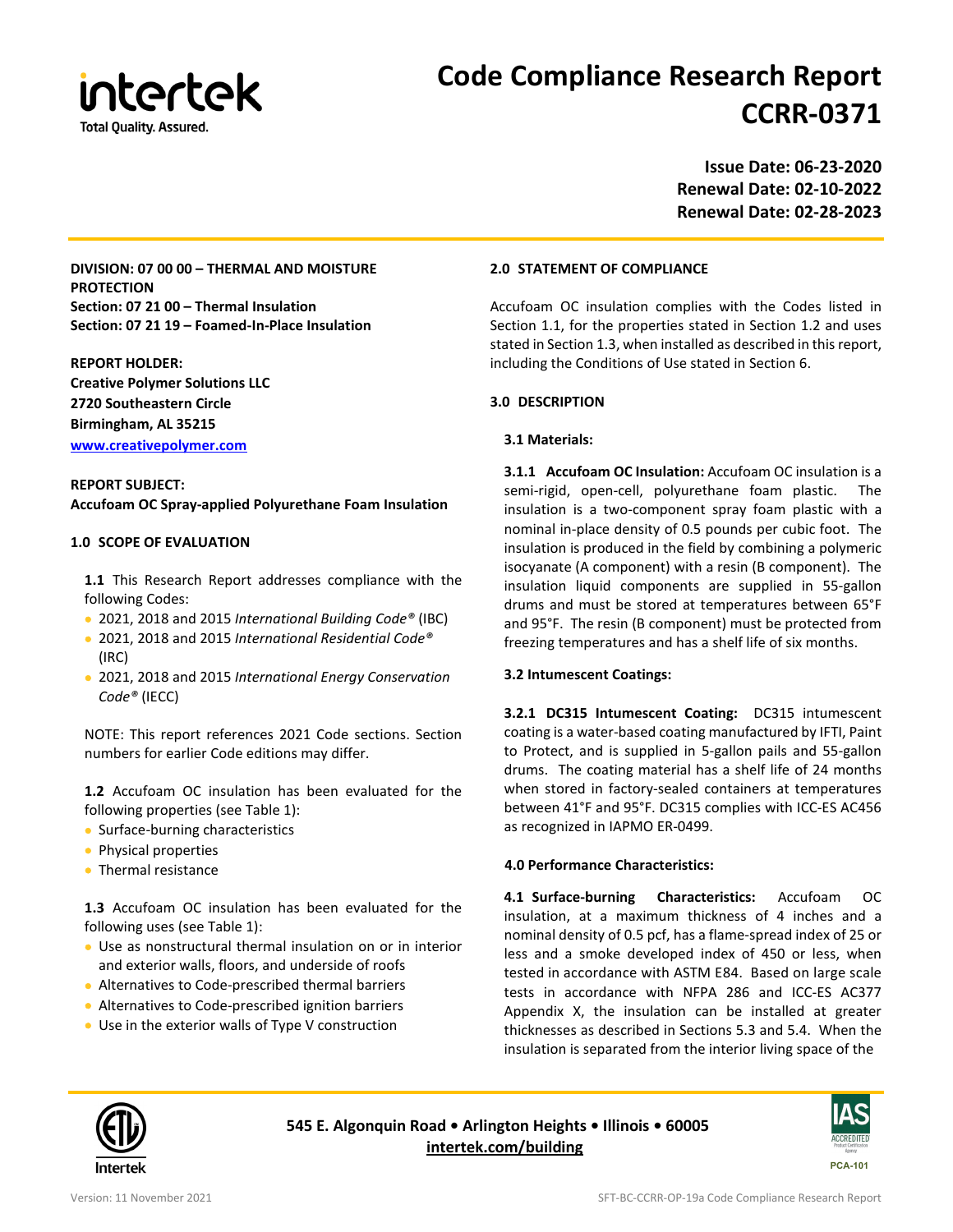

building with minimum 1/2-inch-thick gypsum board, the maximum insulation thickness is not limited. A thermal barrier of minimum 25/32-inch-thick wood structural panel is also permitted, and the maximum insulation thickness is not limited.

**4.2 Thermal Resistance, R-values:** Accufoam OC insulation has thermal resistance (R-value) at a mean temperature of 75°F as shown in Table 2.

## **5.0 INSTALLATION**

## **5.1 General:**

Accufoam OC insulation must be installed in accordance with the manufacturer's published installation instructions, the applicable Code, and this Research Report. The installation requirements in Sections 5.1 through 5.4 apply to all Types of construction. A copy of the manufacturer's instructions must be available on the jobsite during installation.

## **5.2 Application:**

Accufoam OC insulation is spray-applied on the jobsite using a volumetric positive displacement pump as identified in the manufacturer's application instructions. The insulation must be applied when the ambient temperature is greater than 14°F. The insulation must not be used in areas that have a maximum in-service temperature greater than 180°F. The foam plastic must not be used in electrical outlet or junction boxes or in contact with water, rain, or soil. The foam plastic must not be sprayed onto a substrate that is wet, or covered with frost or ice, loose scales, rust, oil, or grease. The insulation must be protected from the weather during and after application. The insulation may be applied to a maximum thickness of 5-1/2 inches per pass. A minimum of 20 minutes must be allowed between applications of material.

## **5.3 Thermal Barrier:**

**5.3.1 Application with a Prescriptive Thermal Barrier:**  Accufoam OC insulation must be separated from the interior living space of the building by an approved thermal barrier of 1/2-inch-thick gypsum board or an equivalent 15 minute thermal barrier complying with, and installed in accordance with, IBC Section 2603.4 or IRC Section R316.4, as applicable. Exceptions are provided in Sections 5.3.2 and 5.4.

When the insulation is separated from the interior living space of the building with minimum 1/2-inch-thick gypsum board, the maximum thickness is not limited. A thermal barrier of 25/32-inch-thick wood structural panel is also permitted, and the maximum insulation thickness is unlimited.

**5.3.2 Application without a Prescriptive Thermal Barrier:**  Accufoam OC insulation may be installed without the 15 minute thermal barrier prescribed in IBC Section 2603.4 and IRC Section R316.4, when installed as described in this section. The insulation must be a maximum of 8 inches on walls and 14 inches on ceilings and be covered on all surfaces with DC315 applied at 18 wet mils (1.13 gal/100 ft<sup>2</sup>).

The coating must be applied over the insulation in accordance with the coating manufacturer's instructions and this report. Surfaces to be coated must be dry, clean, and free of dirt, loose debris and other substances that could interfere with adhesion of the coating. The coating is applied with low-pressure airless spray equipment.

## **5.4 Attics and Crawl Spaces:**

Accufoam OC insulation may be applied in attics and crawl spaces as described in either 5.4.1 or 5.4.2. When the insulation is installed in an attic or crawlspace in accordance with this section, a thermal barrier is not required between the insulation and the attic or crawl space but is required between the insulation and the interior living space.

**5.4.1 Application with a Prescriptive Ignition Barrier:** When Accufoam OC insulation is installed within attics and crawl spaces where entry is made only for service of utilities, the ignition barrier must be installed in accordance with IBC Section 2603.4.1.6, or IRC Section R316.5.3 or R316.5.4, as applicable. The ignition barrier must be consistent with the requirements for the type of construction required by the applicable Code and must be installed in a manner, so the foam plastic insulation is not exposed.

# **5.4.2 Application without a Prescriptive Ignition Barrier:**

**5.4.2.1 General:** Accufoam OC insulation may be installed in attics and crawl spaces as described in Sections 5.4.2.2, 5.4.2.3 and 5.4.2.4, without the ignition barrier prescribed in IBC Section 2603.4.1.6 and IRC Sections R316.5.3 and R316.5.4, subject to the following conditions:



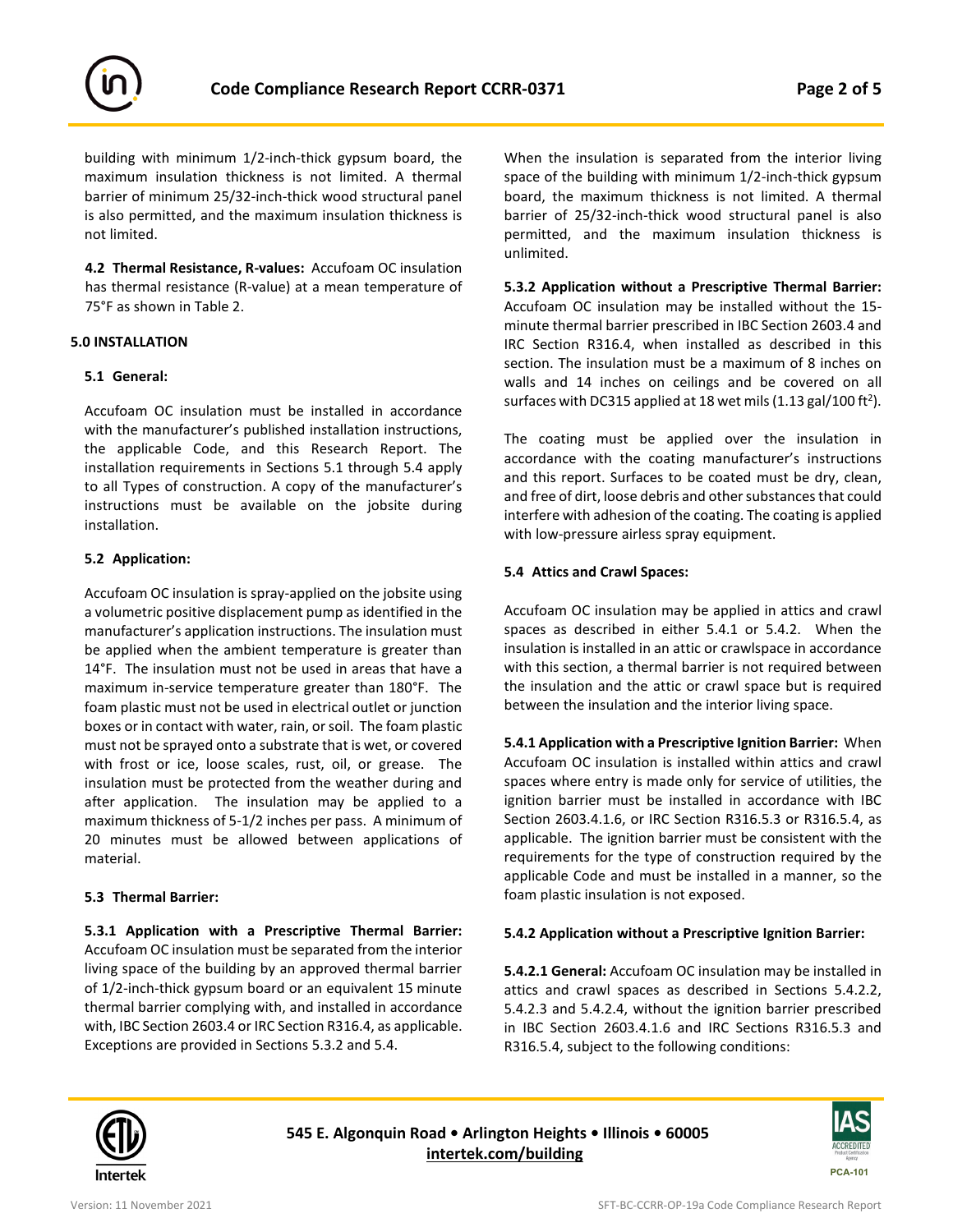

- a. Entry to the attic or crawl space is only to service utilities, and no storage is permitted.
- b. There are no interconnected attic or crawl space areas.
- c. Air in the attic or crawl space is not circulated to other parts of the building.
- d. Under-floor (crawl space) ventilation is provided when required by IBC Section 1202.4 or IRC Section R408.1, as applicable.
- e. Attic ventilation is provided when required by IBC Section 1202.2.1 or IRC Section R806.
- f. Combustion air is provided in accordance with IMC (International Mechanical Code) Section 701.

**5.4.2.2 Attics and Crawl Spaces:** The insulation must be a maximum of 8 inches on walls and 14 inches on ceilings and be covered on all surfaces with DC315 applied at 4 wet mils  $(0.25 \text{ gal}/100 \text{ ft}^2).$ 

**5.4.2.3 Unvented Attics:** Creative Polymer Solutions has conducted end use configuration testing (per IBC Section 2603.9 and IRC Section R316.6) and analysis to qualify the use of Accufoam OC insulation without a prescriptive ignition barrier or intumescent coating in unvented attics conforming with IBC Section 1202.3 or IRC Section R806.5. The testing and analysis are described in Priest & Associates EEV 10778B dated June 16, 2020. The conclusions of that evaluation are as follows: When Accufoam OC insulation is applied in unvented attics conforming to IBC Section 1202.3 or IRC Section R806.5, the insulation may be applied to the underside of roof sheathing and/or rafters and to vertical surfaces to a minimum thickness of 3 inches. Rafters may be left without foam coverage or may be covered with foam up to the maximum thickness allowed. Maximum thickness on the underside of roof sheathing or on vertical wall surfaces is 18 inches. The insulation may be left exposed to the attic without a prescriptive ignition barrier or an intumescent coating. The attic must have attic access complying with IRC Section R807, horizontally placed in the attic floor and opening outward toward the living space. For items penetrating the roof deck or walls, such as skylight wells or vents, the penetrating item exposed in the attic must be covered with a minimum of 3 inches of Accufoam OC insulation.

**5.4.2.4 Use on Attic Floors:** Accufoam OC insulation may be installed exposed at a maximum thickness of 8 inches between and over the joists in attic floors. The insulation must be separated from the interior of the building by 1/2inch gypsum or an approved thermal barrier. The insulation may be installed without the prescriptive ignition barrier required by IBC Section 2603.4.1.6 or IRC Section R316.5.3 and R316.5.4 when covered with DC315 as described in Section 5.4.2.2.

## **6.0 CONDITIONS OF USE**

Accufoam OC spray-applied foam plastic insulation described in this Research Report complies with, or is a suitable alternative to, what is specified in those Codes listed in Section 1.0 of this report, subject to the following conditions:

**6.1** Installation must comply with this Research Report, the manufacturer's published installation instructions, and the applicable Code. In the event of a conflict between the manufacturer's instructions and this report, this report governs.

**6.2** The insulation must be separated from the interior living space of the building by a thermal barrier as described in Section 5.3.

**6.3** The insulation must not exceed the thicknesses noted in Sections 4.1, 5.3, and 5.4, as applicable.

**6.4** The insulation must be applied by contractors approved by Creative Polymer Solutions LLC.

**6.5** When Accufoam OC insulation is installed under the conditions of Section 5.4.2.3 of this report, the following conditions apply:

**6.5.1** Since the performance of Accufoam OC, when installed in unvented attics without a Code-prescribed ignition barrier or an intumescent coating, is based on fire performance of an unvented attic, the installation must be approved by the Code official. The installation must conform with the provisions of Section 5.4.2.3 and Conditions a. through c., and Condition f. of Section 5.4.2.1. A copy of the Priest & Associates Engineering Evaluation (referenced in Section 7.4) must be provided to the Code official upon request.

**6.5.2** Signage shall be permanently affixed in the attic and shall be visible from all points within the attic. The sign shall state "*Caution, this is an unvented attic by design. No modification may be made to this unvented condition. The attic shall not be vented. Holes into the unvented attic shall be immediately repaired and sealed. Penetrations of the* 



**545 E. Algonquin Road • Arlington Heights • Illinois • 60005 [intertek.com/building](http://www.intertek.com/building/)**

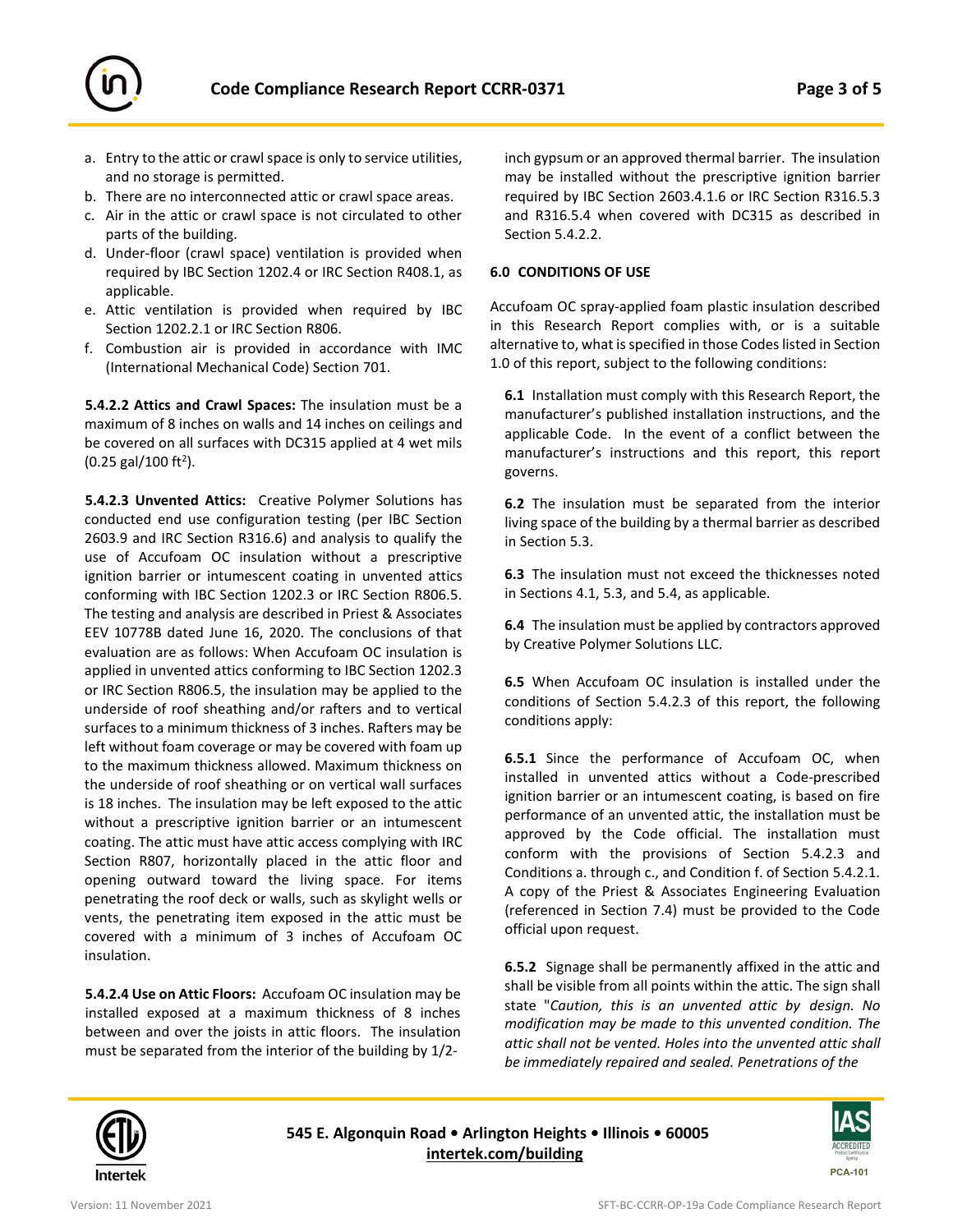



*ceiling or wall membrane between the unvented attic and living space, other than the horizontal access hatch, must be protected in an approved manner. This unvented attic shall* 

*not be used for storage. See Intertek Code Compliance Research Report CCCR-0371 on the Intertek Website*."

**6.6** The insulation must be installed with a vapor retarder when required by the applicable Code.

**6.7** Use of the insulation in areas where the probability of termite infestation is "very heavy" must be in accordance with IRC Section R318.4 or IBC Section 2603.8, as applicable.

**6.8** Jobsite certification and labeling of the insulation must comply with IRC Section N1101.10, N1101.14 and IECC Section C303.1 or R303.1 and R401.3, as applicable.

**6.9** The insulation is produced under a quality control program with inspections by Intertek Testing Services NA, Inc.

# **7.0 SUPPORTING EVIDENCE**

**7.1** Reports of tests in accordance with ASTM C518, ASTM E84, and NFPA 286.

**7.2** Data in accordance with the ICC-ES Acceptance Criteria for Spray-applied Foam Plastic Insulation (AC377), dated February 2020, including reports of tests in accordance with Appendix X.

**7.3** Data in accordance with ICC 1100-2019.

**7.4** Priest & Associates Engineering Evaluation 10778B, dated June 16, 2020, entitled "For Inclusion of Accufoam OC SPF Insulation in Unventilated Attics without an Ignition Barrier in an Intertek CCRR."

**7.5** Research Reports for evaluation of data in accordance with ICC-ES Acceptance Criteria for Fire-protective Coatings Applied to Spray-applied Foam Plastic Insulation Installed

without a Code-prescribed Thermal Barrier (AC456), dated October 2015.

**7.6** Intertek Listing Report "Creative Polymer Solutions – Accufoam OC Spray-applied Polyurethane Foam Plastic Insulation".

#### **8.0 IDENTIFICATION**

The A and B components of the insulation described in this Research Report are identified with the manufacturer's name (Creative Polymer Solutions LLC), address and telephone number; the product name (Accufoam OC); use instructions; the flame spread and smoke-developed indices; the lot number; the Intertek Mark, and the Code Compliance Research Report number (CCRR-0371).



#### **9.0 OTHER CODES**

This section does not apply.

#### **10.0 CODE COMPLIANCE RESEARCH REPORT USE**

**10.1** Approval of building products and/or materials can only be granted by a building official having legal authority in the specific jurisdiction where approval is sought.

**10.2** Code Compliance Research Reports shall not be used in any manner that implies an endorsement of the product by Intertek Testing.

**10.3** Reference to [https://bpdirectory.intertek.com](https://bpdirectory.intertek.com/pages/DLP_Search.aspx) is recommended to ascertain the current version and status of this report.

This Code Compliance Research Report ("Report") is for the exclusive use of Intertek's Client and is provided pursuant to the agreement between Intertek and its Client. Intertek's responsibility and liability are limited to the terms and conditions of the agreement. Intertek assumes no liability to any party, other than to the Client in accordance with the agreement, for any loss, expense or damage occasioned by the use of this Report. Only the Client is authorized to permit copying or distribution of this Report and then only in its entirety, and the Client shall not use the Report in a misleading manner. Client further agrees and understands that reliance upon the Report is limited to the representations made therein. The Report is not an endorsement or recommendation for use of the subject and/or product described herein. This Report is not the Intertek Listing Report covering the subject product and utilized for Intertek Certification and this Report does not represent authorization for the use of any Intertek certification marks. Any use of the Intertek name or one of its marks for the sale or advertisement of the tested material, product or service must first be approved in writing by Intertek.



**545 E. Algonquin Road • Arlington Heights • Illinois • 60005 [intertek.com/building](http://www.intertek.com/building/)**